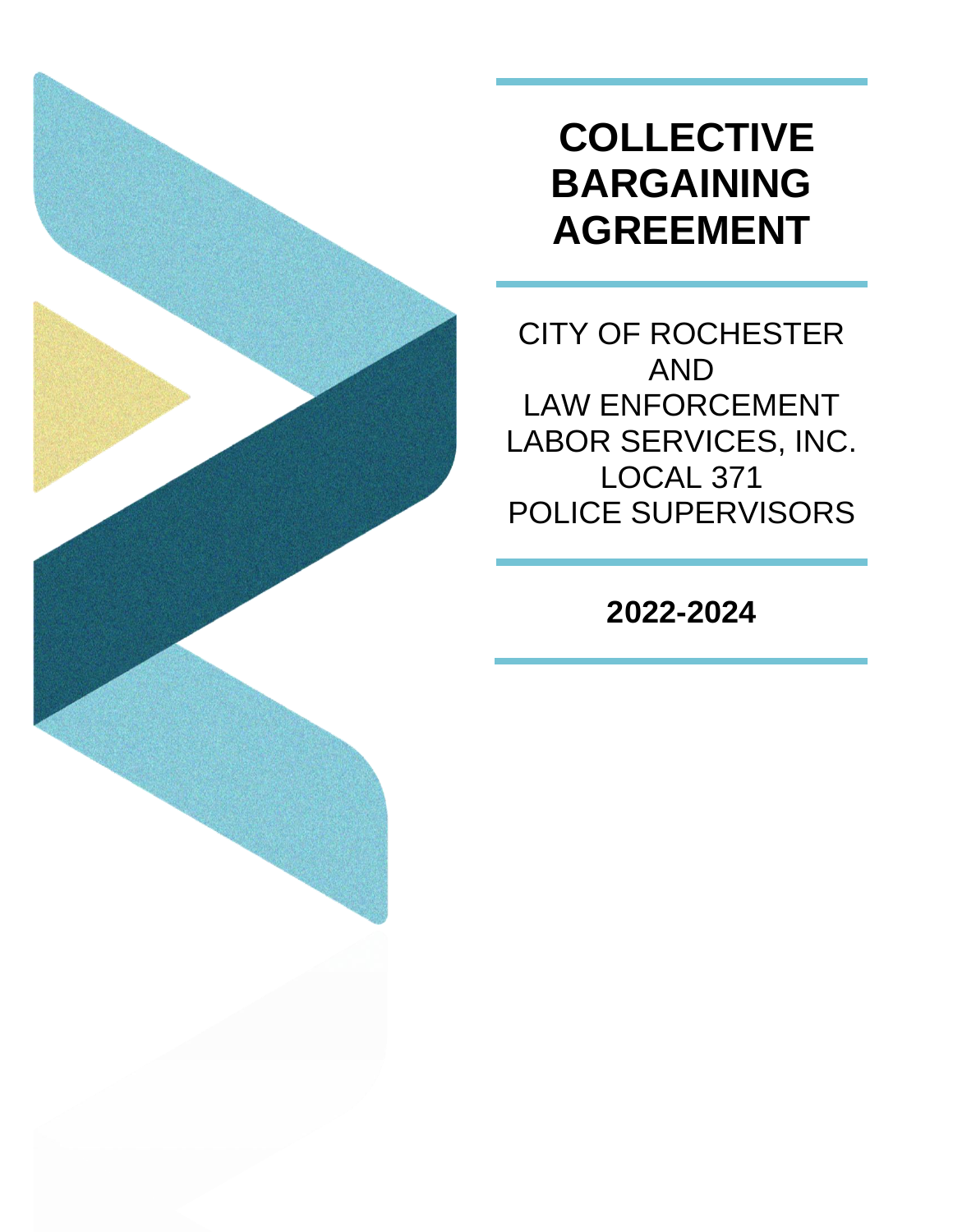# **TABLE OF CONTENTS**

| $\mathbf{1}$ . |                                                                         |  |
|----------------|-------------------------------------------------------------------------|--|
| 2.             |                                                                         |  |
| 3.             |                                                                         |  |
| 4.             |                                                                         |  |
| 5.             |                                                                         |  |
| 6.             |                                                                         |  |
| 7.             |                                                                         |  |
| 8.             |                                                                         |  |
| 9.             |                                                                         |  |
|                |                                                                         |  |
|                |                                                                         |  |
|                |                                                                         |  |
|                |                                                                         |  |
|                |                                                                         |  |
|                |                                                                         |  |
|                | 15. OPTION TO PURCHASE CITY-SPONSORED HEALTH COVERAGE, DENTAL COVERAGE, |  |
|                |                                                                         |  |
|                |                                                                         |  |
|                |                                                                         |  |
|                |                                                                         |  |
|                |                                                                         |  |
|                |                                                                         |  |
|                |                                                                         |  |
|                |                                                                         |  |
|                |                                                                         |  |
|                |                                                                         |  |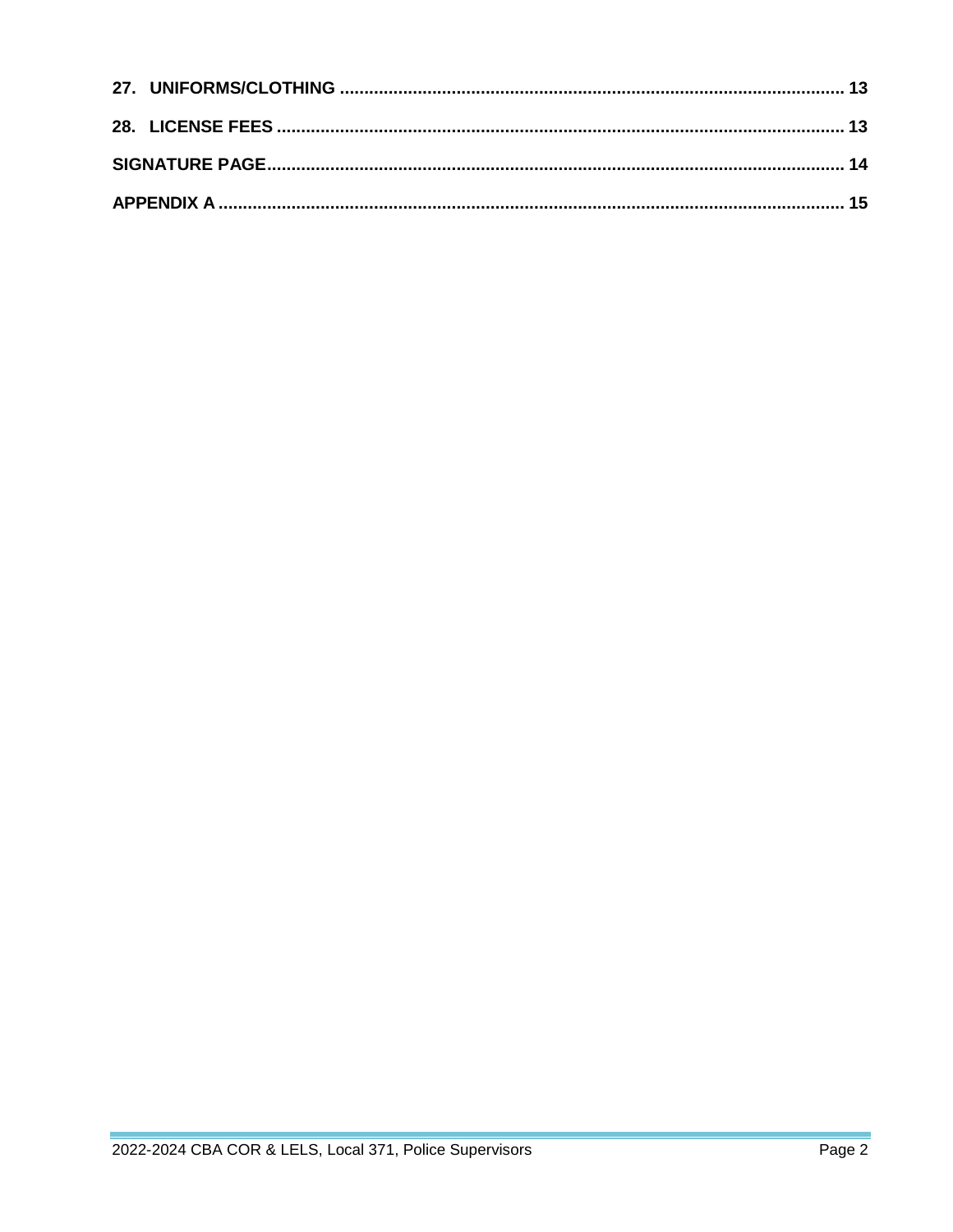This Agreement is entered into between the City of Rochester, (hereinafter referred to as the "City"), and Law Enforcement Labor Services, Inc., Local 371, Police Supervisors (hereinafter referred to as the "Union").

## **1. PURPOSE**

The purpose of this Agreement is to promote harmonious relations between the City and employees covered by this Agreement; to establish an equitable and peaceful procedure for resolving differences; to establish rates of pay, hours of work and other conditions of employment; to maintain individual productivity and quality of services; and to prevent any interruptions of work and interference with the efficient operations of the Police Department of the City of Rochester.

The parties recognize that this Agreement is not intended to modify any of the discretionary authority vested in the City by the statutes of the State of Minnesota, its Charter, or Civil Service Rules and Regulations.

## **2. DEFINITIONS**

**CHIEF** - means the Chief of the Rochester Police Department.

**EMERGENCY** - means situations so defined by the Chief or his/her designee acting in his/her absence.

**EMPLOYEE** - means a member of the formally recognized bargaining unit represented by the Union.

**GRIEVANCE COMMITTEE** - means the elected officers of the Union or their appointees, not to exceed three (3) in number.

**POLICE DEPARTMENT** - means the Rochester Police Department.

**UNION -** means the Law Enforcement Labor Services, Inc., Local 371, Police Supervisors.

## **3. RECOGNITION**

The City recognized the Union as the exclusive representative for Lieutenants and Captains in the Police Department for the purpose of establishing rates of pay, hours of work, and other conditions of employment.

## **4. UNFAIR LABOR PRACTICES**

Both the City and the Union fully recognize and acknowledge the terms and conditions of the Public Employment Labor Relations Act with specific reference to 179A. et seq. and that upon claim of violation thereof, either party may invoke the provisions of the grievance procedure herein set forth.

## **5. DUES CHECK-OFF AND UNION ACTIVITY**

The City agrees to deduct the monthly membership dues for each member of the Union who authorizes his/her deduction by signing the payroll deduction authorization card and forwarding it to the Human Resources Department. Such authorization shall be revocable by the employee at his/her written request. The City will remit the dues collected on a monthly basis. The Union agrees to indemnify and hold the City harmless against any and all claims, suits, orders or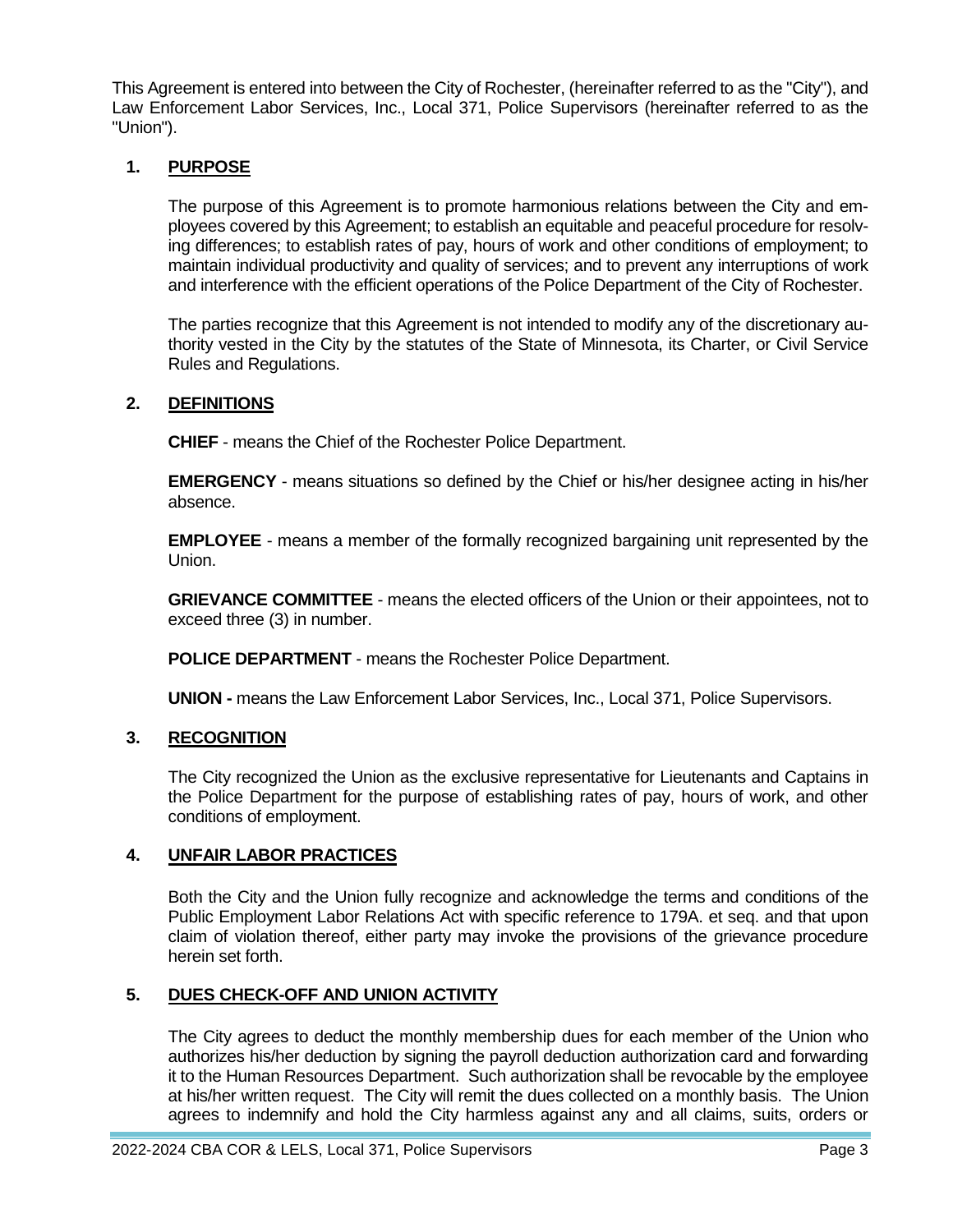judgments brought or issued against the City as a result of any action taken or not taken by the City under the provisions of the article.

- A. Employees who are designated or elected for the purpose of adjusting grievances or assisting in the administration of the Agreement shall, with the approval of the Chief of Police, be permitted a reasonable amount of time free from their regular duties to fulfill these obligations, providing the purpose of these activities is the maintenance of harmonious and cooperative relations between employer and the employees and uninterrupted operation of the Police Department.
- B. The Union agrees to keep a current list on file with the Police Department of employees who would avail themselves of provision A above. Only the individuals found on such a list shall be considered official representatives of the Union.

## **6. DISCIPLINE**

The employer will discipline employees only for just cause.

#### **7. GRIEVANCE PROCEDURE**

A grievance is a dispute or disagreement involving the interpretation or application of the terms of this Agreement.

It is understood that matters governed by Civil Service are not subject to the grievance procedure, except for discipline which is governed by Article 6, Discipline. Oral reprimands are not subject to grievance arbitration.

Employees presenting grievances may choose to be represented by the Union Grievance Committee.

Employees are encouraged to discuss matters informally with their supervisors before initiating the grievance process.

#### **Step One**

The employee must present his/her written grievance to the Chief of Police within ten (10) calendar days of its alleged occurrence. The grievance must state the facts upon which it is based, the provision or provisions of the Agreement allegedly violated, and the remedy requested. The Chief or his/her representative shall give a written reply within ten (10) calendar days.

#### **Step Two**

If the grievance is not settled in Step One and the Union desires to appeal, the written appeal shall be made by the Union to the City Director of Human Resources or his/her representative within ten (10) calendar days of receipt of the answer in Step One. An appeal filed at Step Two must state the facts upon which it is based, the provision or provisions of the Agreement allegedly violated, and the remedy requested. The City Director of Human Resources shall give a written reply within ten (10) calendar days.

#### **Step Three**

If the grievance is not settled at Step Two and the Union desires to pursue the grievance further, the Union shall refer the matter to the Bureau of Mediation Services (BMS) for mediation. The Union's referral to BMS shall be made in writing within ten (10) calendar days after the written reply of the City Director of Human Resources.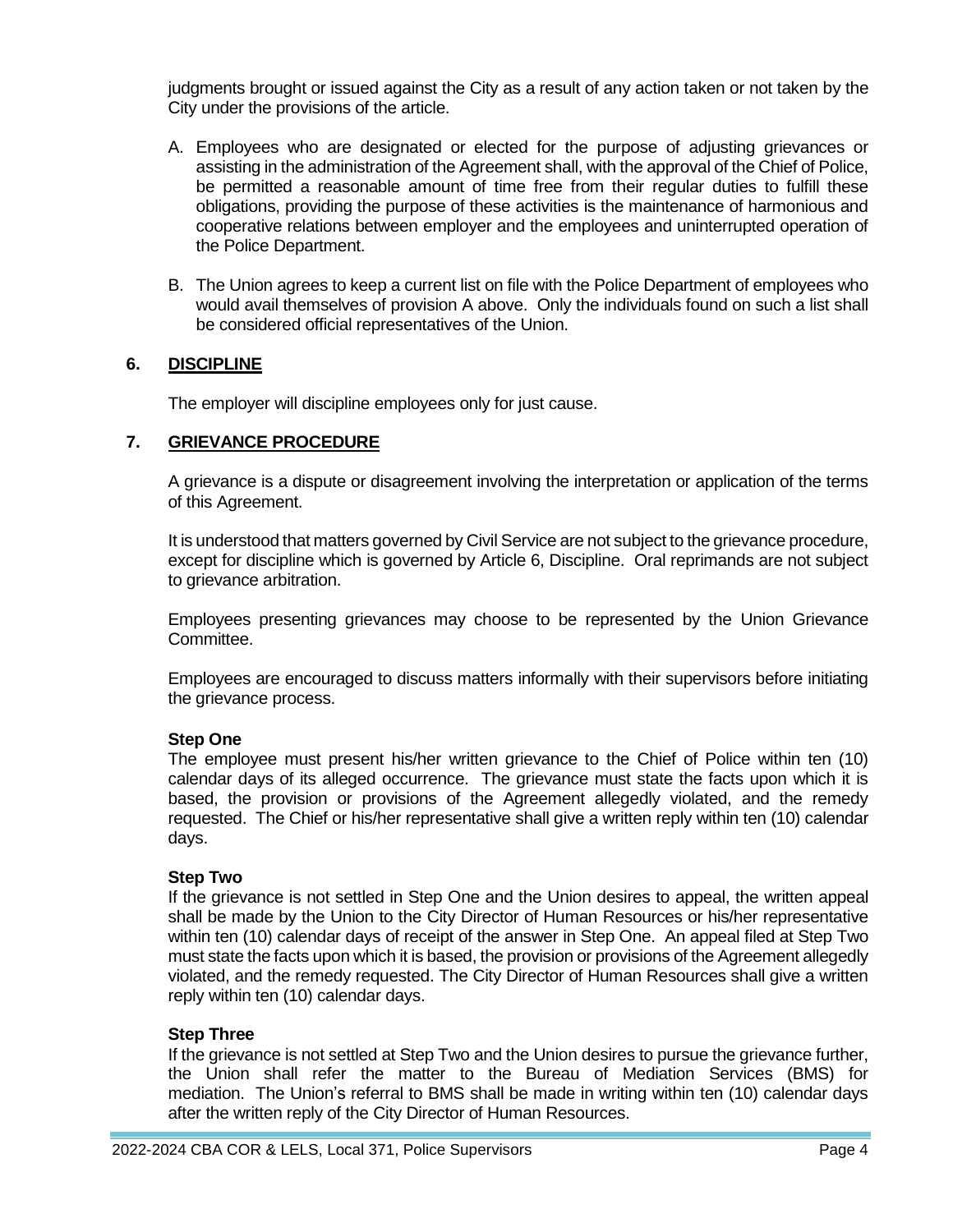## **Step Four**

In the case the grievance is not settled in Step Three, the Union may appeal the grievance to arbitration within ten (10) calendar days of the date of mediation. If the City and the Union can agree on an arbitrator, such person shall be named as the arbitrator for the grievance.

In case both parties cannot agree on an arbitrator within seven (7) days, a list of seven (7) names shall be requested from the Bureau of Mediation Services. The selection of an arbitrator will be made in accordance with the "Rules Governing the Arbitration of Grievances" as established by the Bureau of Mediation Services. However, a grievance arbitration for written disciplinary action, discharge, or termination shall include the arbitrator selection procedures established in Minnesota Statute 626.892.

The arbitrator shall consider only the specific issue presented to him/her by the Employer and the Union in writing and shall have no power to add to, subtract from, nullify, ignore, or modify in any way the terms of this Agreement. The decision shall be rendered within thirty (30) calendar days of the close of the hearing or submission of written briefs by the parties, whichever is later. The decision shall be based solely on the arbitrator's interpretation or application of the terms of this Agreement and on the facts of the grievance presented.

#### **Waiver**

If a grievance is not presented within the time lines set forth above, it will be considered "waived." If a grievance is not appealed to the next step within the specified time lines set forth above, or any mutually agreed extension thereof, it will be considered settled on the basis of the Employer's last answer. If the Employer does not answer a grievance or an appeal thereof within the specified time limits, the Union may elect to treat the grievance as denied at that step and immediately appeal the grievance to the next step. The time line in each step may be extended by mutual agreement of the parties.

#### **Choice of Remedy**

If the grievance remains unresolved after Step Three, the grievance may be appealed to either Step Four or to a procedure such as Civil Service, veterans' preference or Human Rights. If appealed to any procedure other than Step Four, the grievance is not subject to arbitration pursuant to Step Four. The employee shall indicate in writing which procedure the employee chooses to use. *An employee pursuing a remedy pursuant to a statute under the jurisdiction of the United States Equal Employment Opportunity Commission may also pursue an appeal under the grievance procedure of this Agreement. If a court of competent jurisdiction rules contrary to the ruling in EEOC v. Board of Governors of State Colleges and Universities, 957 F.2d 424 (7th Cir.), cert. denied, 506 U.S. 906, 113 S.Ct. 299 (1992), or if Board of Governors is judicially or legislatively overruled, the italicized portion of this section shall be null and void and deleted from this Agreement*.

It is understood by both parties that:

- 1. The cost of the arbitrator shall be divided equally by the City and the Union.
- 2. Each party shall pay the cost of its witnesses, legal fees, and representatives.
- 3. To the extent permitted by State laws, the decision of the arbitrator shall be final and binding.

## **8. MANAGEMENT RIGHTS**

The Employer and the Union recognize and agree that except as expressly modified in this Agreement, the Employer has and retains all rights and authority necessary for it to direct and administer the affairs of the Police Department and to meet its obligations under Federal, State and local law. Such rights include, but are not limited to, the right to direct the working forces; to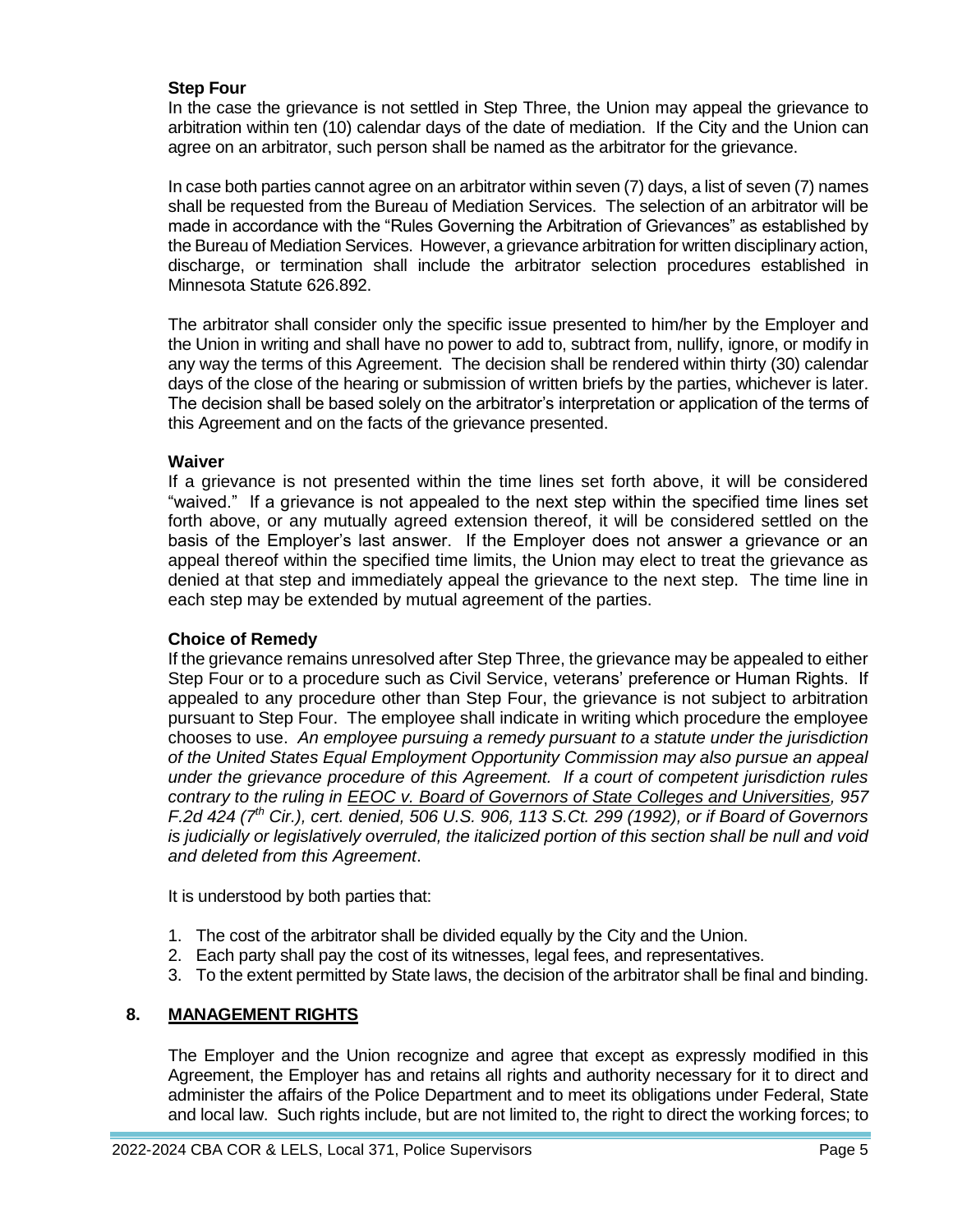plan, direct, and control all the operations of the Police Department; to determine the methods, means, organization and number of personnel by which such operations and services are to be conducted; to assign and transfer employees; to schedule working hours and to assign overtime; to make and enforce reasonable rules and regulations; and to change or eliminate methods of operation, equipment, or facilities.

## **9. HOURS OF WORK**

The normal work year is two thousand and eighty (2,080) hours.

#### **10. HOLIDAYS**

- A. Employees shall receive four and three hundred twenty-one thousandths (4.321) hours, in lieu of the holiday, added to their vacation time each pay period. The amount of time added shall not exceed one hundred ten (110) hours per year [ten (10) hours per the eleven (11) holidays observed].
- B. Holidays to be observed will be:

Martin Luther King's Birthday President's Day Memorial Day **Independence Day** Labor Day Veteran's Day Thanksgiving Day **Day Access 12** Day after Thanksgiving Christmas Eve Day Christmas Day New Year's Day

All above holidays to be on the observed date.

C. On City-recognized holidays, non-essential management staff is expected to be off duty. However, some units by nature of the work performed, or due to special conditions, may require the presence of management personnel. If a lieutenant or captain is specifically assigned to work a holiday, that person shall be compensated at a rate of time and one-half  $(1 \frac{1}{2})$  in pay. Any compensatory time earned prior to entering this bargaining group may be utilized or paid out at the time of employment separation from the City. However, no new or additional compensatory time will be earned while a member of this bargaining group. In addition, unused compensatory time may not be used to extend a termination or retirement date.

## **11. VACATIONS**

- A. Employees shall earn benefits from the start of their regular employment.
- B. In accordance with Article 8 of this Agreement, the Chief of Police or his/her designee shall establish vacation schedules with first consideration given to the efficient operation of the department and second consideration to the wishes of employees as to vacation time. Vacations may not be taken without advance approval of the Chief of Police or his/her desianee.
- C. Priority for vacation dates shall be based on seniority as far as feasible.
- D. Upon termination in good standing, disability or death, an employee or his/her heirs shall be paid for his/her reserve and accrued vacation hours.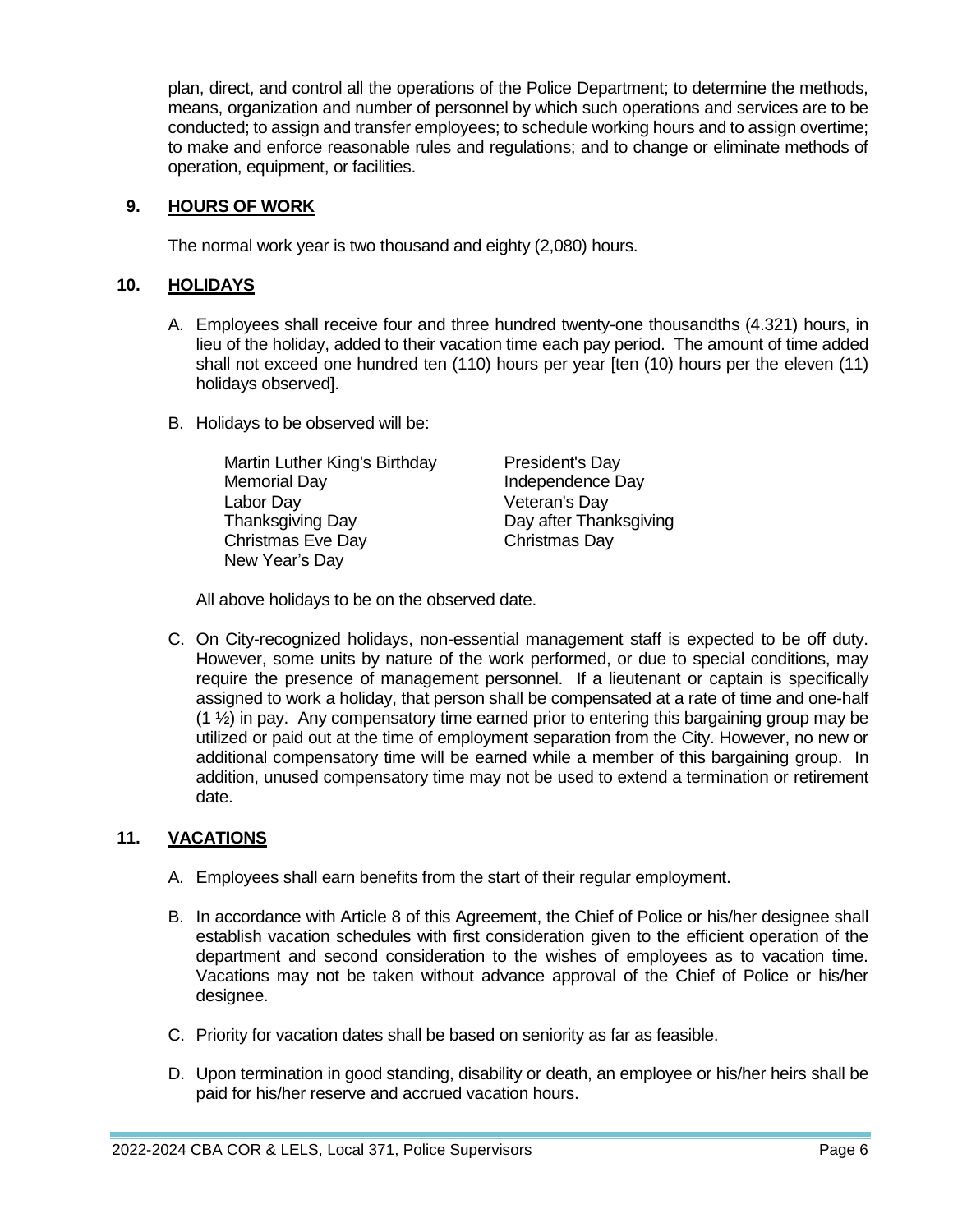| <b>TIME WORKED</b> | <b>VACATION</b>     |
|--------------------|---------------------|
| 2 Years            | 120 Hours (15 Days) |
| 3 Years            | 128 Hours (16 Days) |
| 4 Years            | 136 Hours (17 Days) |
| 5 Years            | 136 Hours (17 Days) |
| 6 Years            | 160 Hours (20 Days) |
| 7 Years            | 168 Hours (21 Days) |
| 8 Years            | 168 Hours (21 Days) |
| 9 Years            | 176 Hours (22 Days) |
| 10 Years           | 176 Hours (22 Days) |
| $11 +$ Years       | 200 Hours (25 Days) |

E. Employees have the following vacation schedule:

A cap of two (2) times annual vacation accrual plus sixty-four (64) hours will be applied after the last pay date each December. Any vacation above the capped amount on the date the cap is applied is deleted.

## **12. SICK LEAVE**

- A. Sick leave with pay will be granted for a bona fide personal illness, medical examination, medical treatment, legal quarantine, dental care, and for pre-natal examination. When an employee is eligible for Worker's Compensation payments from the City, he/she may supplement these payments with a prorated portion of his/her sick leave, so that the combination of the two will equal regular pay. When his/her sick leave account is exhausted, he/she will receive Worker's Compensation payments only.
- B. Sick leave also may be used in case of serious illness in the immediate family, requiring the employee's attendance and shall be for the actual time required, but not to exceed three (3) workdays, except with approval from the Chief. One (1) day sick leave is to be granted for an employee to be in attendance with spouse while she is giving birth to a child.
- C. Employees shall be granted eight (8) hours of sick leave for each calendar month of the employment or major fraction thereof. Unused sick leave shall accrue. There shall be no maximum accumulation limit.
- D. Employees using earned sick leave shall be considered to be working for the purpose of accumulating additional vacation leave or sick leave. Only days, which an employee would normally have worked, will be charged against his/her sick leave account.
- E. An employee claiming sick leave may be required to file competent written evidence to the Chief or his/her representative that he/she has been absent as authorized. Sick leave taken immediately preceding termination or retirement of an employee must be substantiated by written medical report.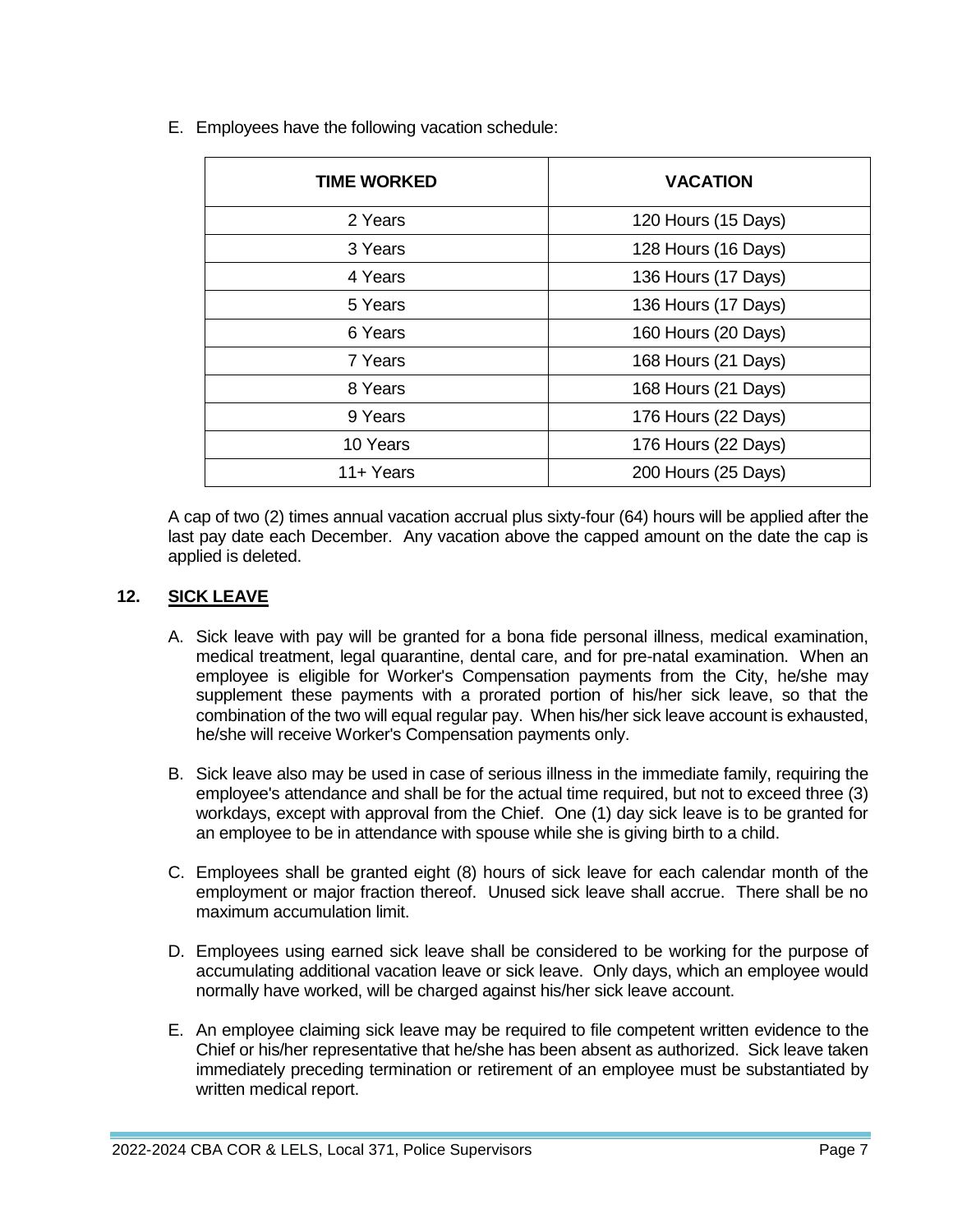- F. An employee who has been unable to work for a period of time because of illness or accident, may be required, before being permitted to return to work, to provide medical evidence, as the Chief or his/her representative determines is necessary, that he/she is again able to perform all significant duties of his/her job in a competent manner and without hazard to himself/herself or others.
- G. Sick leave is a benefit intended to prevent the loss of regular income during a time of personal illness or accident, or serious family crisis as defined in this Section. Each employee shall be held responsible for the reasonable, prudent, and bona fide use of sick leave benefits.
- H. Claiming sick leave when physically fit, except, as provided in this Section, may be cause for disciplinary action. The employee must notify his/her commanding officer of his/her need for leave at the earliest possible moment and preferably before the start of his/her scheduled working hours. Failure to make diligent effort to give such notification may result in payroll deduction for such time taken.
- I. No sick leave will be allowed for illness, injury, or physical inability resulting from misconduct or excessive use of alcohol or narcotics, except in the case of an employee pursuing appropriate treatment for the illness of alcoholism or other forms of chemical dependency. No sick leave benefits of any kind will be granted after termination of employment except as provided in Article 13, Unused Sick Leave.

## **13. UNUSED SICK LEAVE**

To qualify for any provision of this Article, Unused Sick Leave, the employee must be an active employee who has accrued ten (10) or more years of continuous full-time or part-time regular service with the City of Rochester.

For employees hired prior to January 1, 2013: When an employee terminates employment after ten (10) years of regular full-time or regular part-time employment with the City of Rochester, the City will convert forty (40) percent of the employee's unused sick leave balance to be deposited to the Minnesota State Retirement System (MSRS) Health Care Savings Plan.

After ten (10) years of service, the dollar value of accumulated sick leave hours will be equal to forty (40) percent of the total accumulated sick leave hours at the time of termination/retirement multiplied by the employee's hourly rate of pay at the time of termination/retirement. Regular part-time employees (those regularly scheduled for twenty [20] to thirty-nine [39] hours per week) and who are not designated as temporary or seasonal will be eligible to convert forty (40) percent of their accumulated sick leave.

**For employees hired on or after January 1, 2013:** All employees who have accrued ten (10) or more continuous years of full-time or regular part-time service with the City, except those who are discharged for cause, shall convert forty (40) percent of the employee's first one thousand two hundred (1,200) hours of accumulated but unused sick leave balance upon separation of employment. This amount shall be deposited into an individual Minnesota State Retirement System (MSRS) Health Care Savings Plan (HCSP) and calculated at the employee's regular rate of pay at time of separation.

In case of permanent disability of an active employee, as determined by PERA, an amount equal to one hundred (100) percent of unused sick leave will be deposited in an MSRS Health Care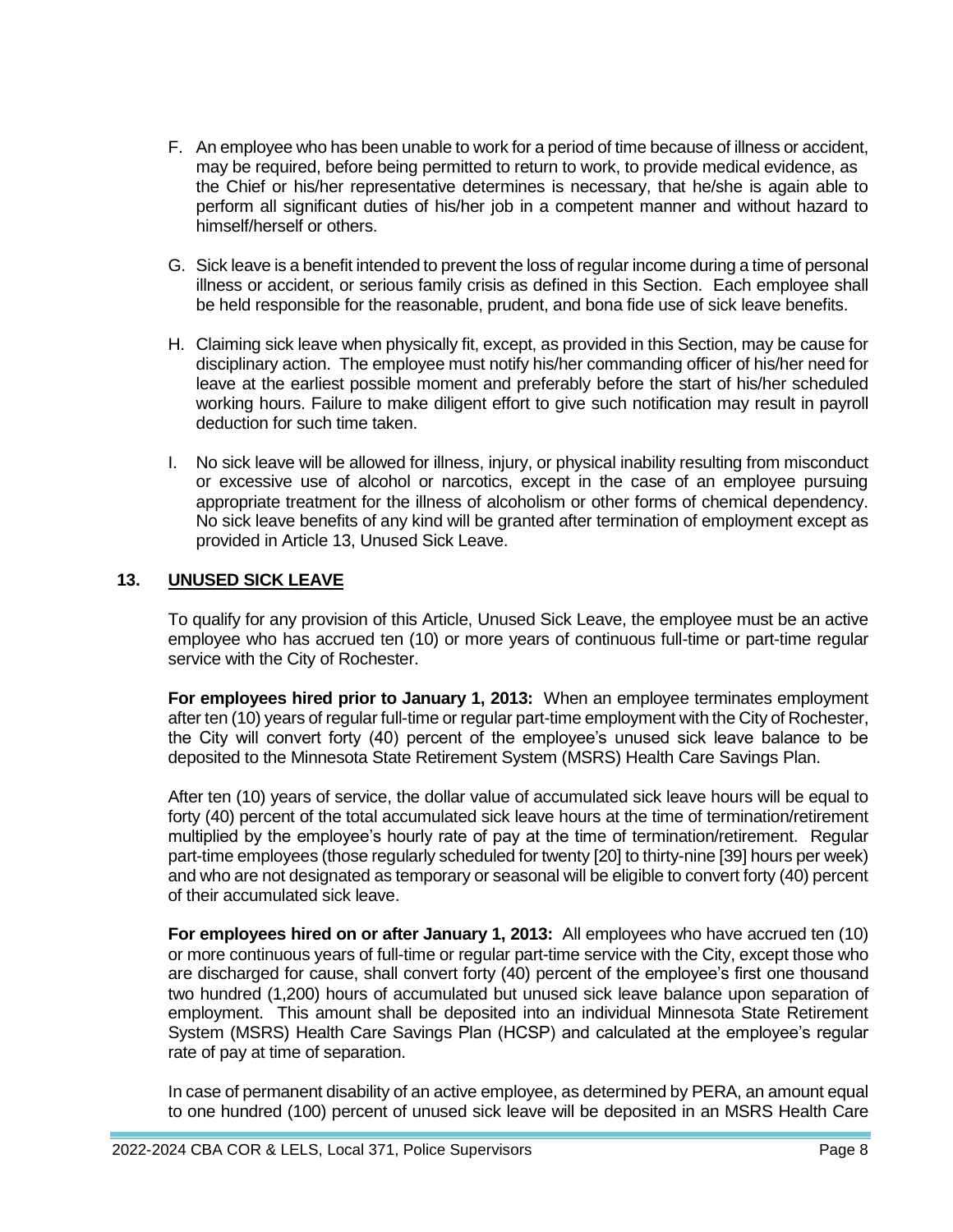Savings Plan for the use of the employee as governed by MSRS rules. In case of the death of an active employee who has a dependent(s), an amount equal to one hundred (100) percent of unused sick leave balance will be paid in cash (less required State and Federal withholdings) to the dependent(s).

## **14. HEALTH AND DENTAL COVERAGE AND LIFE INSURANCE**

- A. The City will provide term life insurance as outlined in the master policy on file in the City Clerk's Office.
- B. The City will provide group medical insurance to eligible employees pursuant to the City's self-insured medical plan and pay a portion of the total premium as noted below.

| <b>Medical Plan Option</b> | <b>City's Contribution to Monthly Premium</b> |        |                |  |  |  |  |
|----------------------------|-----------------------------------------------|--------|----------------|--|--|--|--|
| <b>Basic Option Tier</b>   | Effective 2022   Effective 2023               |        | Effective 2024 |  |  |  |  |
| Employee Only              | 88.50%                                        | 88.00% | 87.50%         |  |  |  |  |
| Employee + Spouse          | 85.00%                                        | 84.50% | 84.00%         |  |  |  |  |
| Employee + Child(ren)      | 85.00%                                        | 84.50% | 84.00%         |  |  |  |  |
| Family                     | 85.00%                                        | 84.50% | 84.00%         |  |  |  |  |

- C. Married couples where both are employed by the City may choose one of the spouses to carry applicable coverage for their dependents. The other employee/spouse will not be required to carry single/individual coverage.
- D. The City will provide group dental coverage and will pay one hundred (100) percent of the cost of employee coverage. Dependents may enroll in the same group dental coverage at the employee's expense. The City will pay eighty-five (85) percent of the cost of dependent coverage.
- E. Health, dental, and life insurance coverage for eligible new employees will be effective the first  $(1<sup>st</sup>)$  day of the month following his or her hire date.
- F. An employee on an authorized leave of absence from City employment who does not have earnings on the second  $(2^{nd})$  pay date of the month must submit payment for individual and/or family health coverage to Human Resources prior to the twenty-fifth  $(25<sup>th</sup>)$  of the month in order to maintain coverage(s). During a Family and Medical Leave Act (FMLA) leave of absence, the City will continue to pay its portion of the employee and dependent coverage(s) cost. The employee is responsible for the remainder of the cost of the coverage(s). Failure by the employee to make a timely payment as described above will result in the loss of coverage(s).
- G. An employee's group health coverage shall cease on the last day of the month following his/her termination date or on the date of the termination if that is also the last day of the month.
- H. It is the employee's responsibility to notify Human Resources, in writing, of all desired changes in coverage, prior to their effective date, as well as paying the cost of coverage(s) when he/she is temporarily off the payroll.
- I. The City assumes no liability or responsibility for failure to insure or for lapsed or expired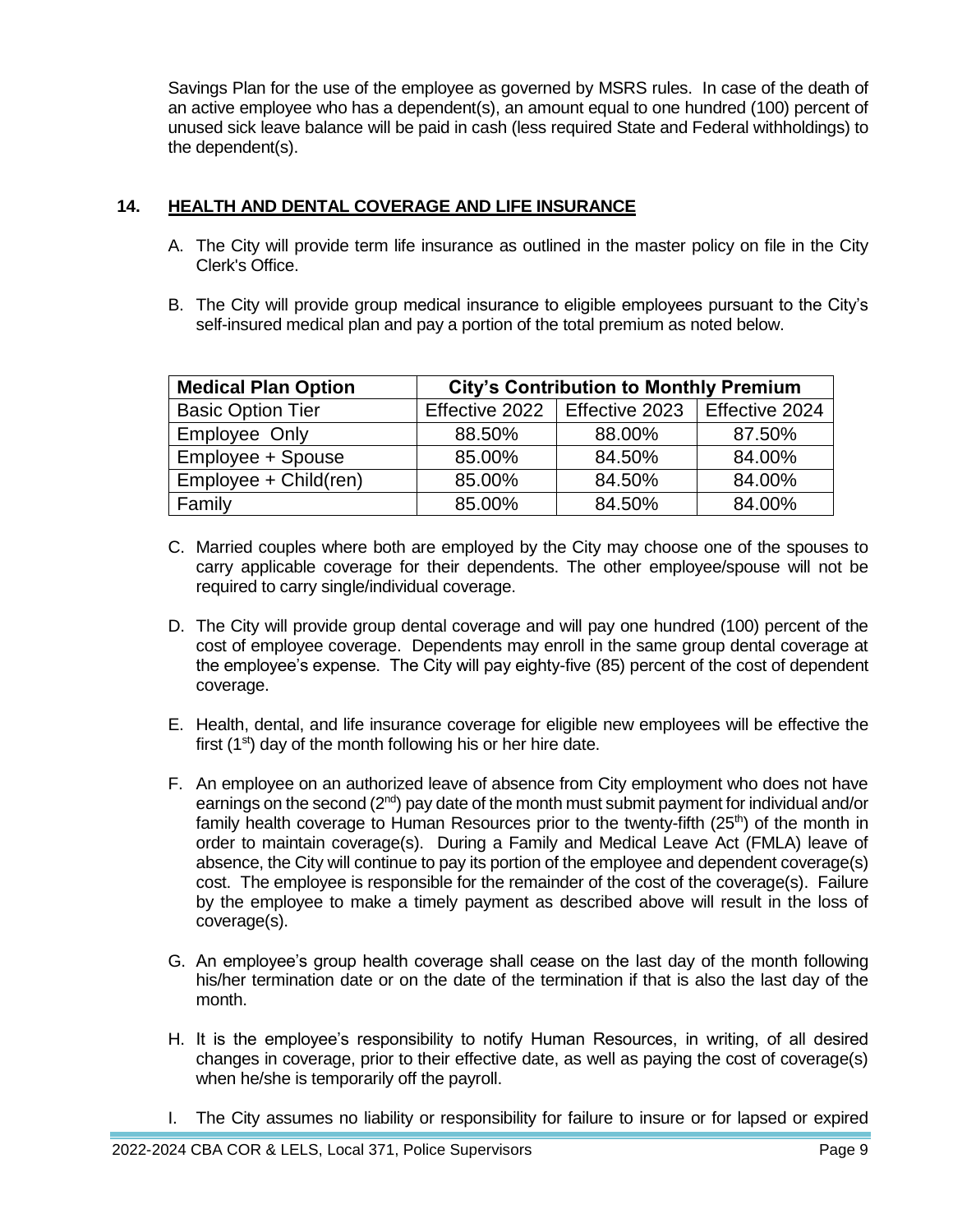coverage.

J. Continuation of coverage will be available as provided by Federal and/or State law and other provisions of this Agreement.

## **15. OPTION TO PURCHASE CITY-SPONSORED HEALTH COVERAGE, DENTAL COVERAGE, AND/OR LIFE INSURANCE AFTER RETIREMENT**

An employee who retires from regular full-time employment with the City of Rochester may purchase City-sponsored health coverage, and/or dental coverage until the retiree's time of death, and may purchase City-sponsored life insurance until the retiree's seventy-fifth (75<sup>th</sup>) birthday.

In order to retain City-sponsored health and/or dental coverage or life insurance, the retiree and his/her spouse, if applicable, must authorize the requisite deductions from a checking or savings account in the amount that is designated by the City and may be changed from time to time through written notification from the City.

If a retired employee dies, the surviving spouse may continue any health and/or dental coverage in effect at the time of death. The surviving spouse must authorize the requisite deductions from a checking or savings account in the amount that is designated by the City and may be changed from time to time through written notification from the City. For the retiree, until age sixty-five (65), the amount of life insurance coverage which can be purchased is any amount, in thousand dollar increments, between a minimum of ten thousand dollars (\$10,000) and a maximum of the amount of coverage available to the employee on the date of retirement from the City. Beginning on a retiree's sixty-fifth ( $65<sup>th</sup>$ ) birthday, the amount of life insurance coverage is limited by the underwriter to ten thousand dollars (\$10,000).

Any life-time maximum benefit designated in the City's health coverage plan document continues to be applied after retirement.

Employees voluntarily terminating their City employment may continue group medical coverage up to a maximum of eighteen (18) months or as stated in existing or new State and/or Federal law. In compliance with the Minnesota Continuation Law, a surviving spouse may continue group medical coverage indefinitely or until covered by another plan. The employee or spouse shall pay the total cost of any insurance that is continued.

## **16. INJURY ON DUTY**

For each separate incident of personal injury or illness arising out of and in the course of employment with the City of Rochester for which benefits are provided under the Minnesota Worker's Compensation Law, each employee shall receive disability leave equal to his/her normal salary for each working day absent from work as a result of such injury, for a period not to exceed six hundred and eighty-eight (688) hours, provided the employee provides written medical evidence that he/she is unable to work. Any costs related to obtaining written medical evidence would be paid by the City of Rochester. Disability leave shall include Workers' Compensation benefits and an employee receiving such disability leave shall sign a receipt for such benefits. At no time shall an employee be allowed to receive more net wages than he/she received at the time of the injury, providing all pay and deductions remain the same.

In case an officer, while off-duty, volunteers his/her services and engages in police activities involving the protection of life and property, aid to a citizen in distress and enforcement of the peace in the City of Rochester, including the pursuit or capture of any person charged with or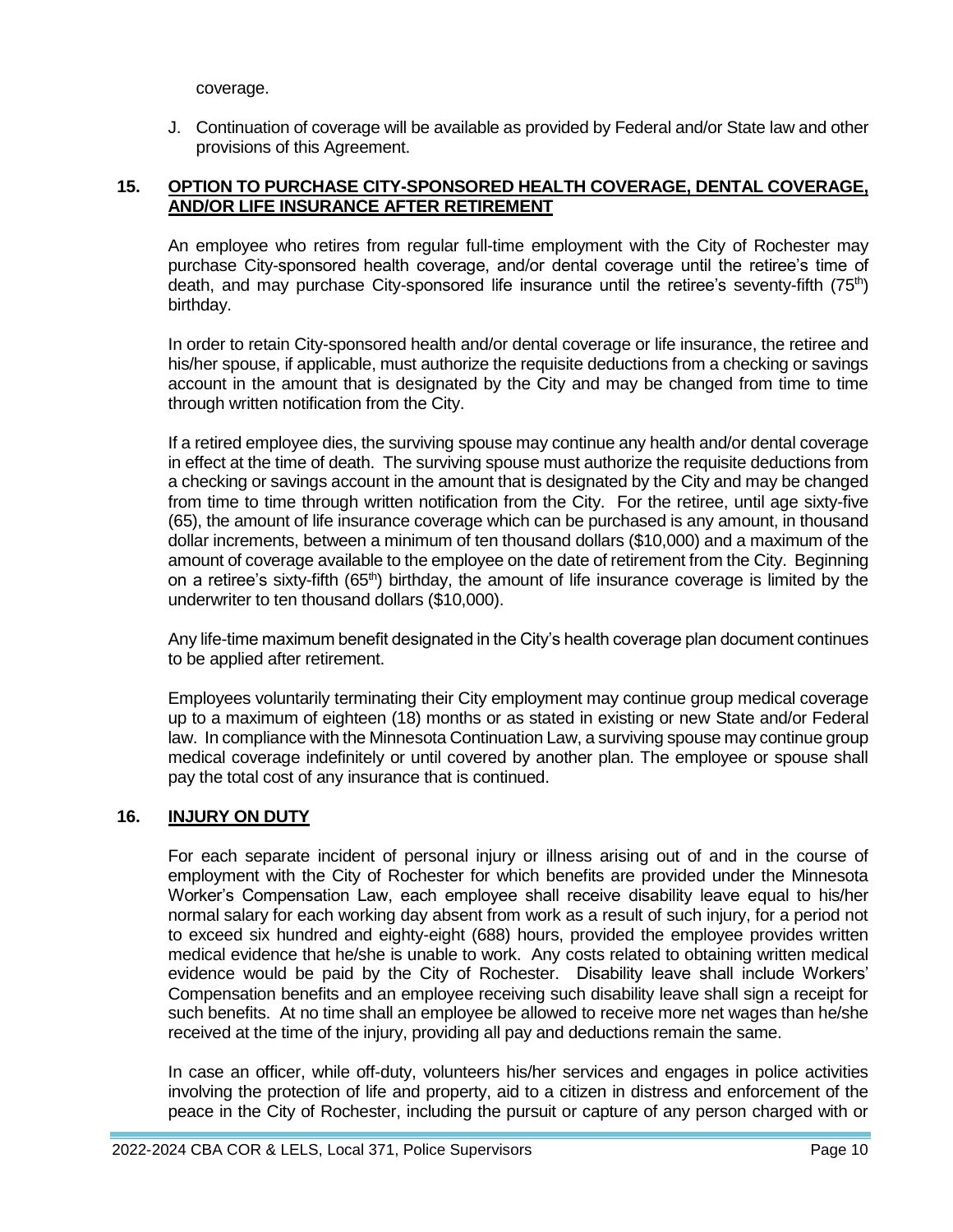suspected of a crime, he/she shall be covered by the provisions of this article. Such coverage shall not apply to an off-duty officer who is injured while in the employ of someone other than the City. No benefits shall be paid under this paragraph unless the officer injured while off-duty files with the Police Department within two (2) days after the occurrence of the injury the following reports:

- A. Miscellaneous Report
- B. Supplemental Record of Occupational Injury and Illnesses

In the event that the officer is incapacitated, either mentally or physically, and is unable to file the reports within the required time, the Union may file said report on behalf of the officer, except that this shall be done within six (6) days after the occurrence.

#### **17. WAIVER OF BARGAINING**

Both parties agree that the other shall not be obligated to bargain collectively with respect to any matter or subject referred to or not referred to in this Agreement during its term.

#### **18. RULES AND REGULATIONS**

It is understood that the City, through its Police Department, has the right and discretion to establish, revise, and rescind reasonable rules and regulations. Without limiting such right and discretion, the Department agrees to discuss with a Committee of the Union not to exceed three (3) in number, any additions or changes to the existing rules and regulations pertaining to terms and conditions of employment prior to their implementation.

#### **19. COMPENSATION**

Reference Exhibit A for a listing of salary ranges for 2022-2024. Employees shall be placed in the new salary ranges as outlined in Exhibit A.

There shall be no step progression, merit adjustments, or lump-sum merit payments after December 31, 2024, except as may be negotiated in the successor Collective Bargaining Agreement.

Step Increases

An employee will move to the next step that reflects another year in position or receive a merit adjustment providing they have received a "successful" performance evaluation rating for that year. At the discretion of the Police Chief and the Director of Human Resources, an employee may advance one extra step in the annual performance evaluation pay period in order to maintain internal equity or due to market competitiveness.

Employees hired below Step 6 shall be hired at a salary that is on a step.

• Merit Increases – For Employees at or Above Step 6

On the pay period beginning closest to the employee's anniversary date or promotional date, employees shall be eligible for a merit increase of a minimum of one-half percent (0.5%) up to a maximum of two and one-half percent (2.5%). In no event shall merit adjustment be granted which exceeds the range for the position.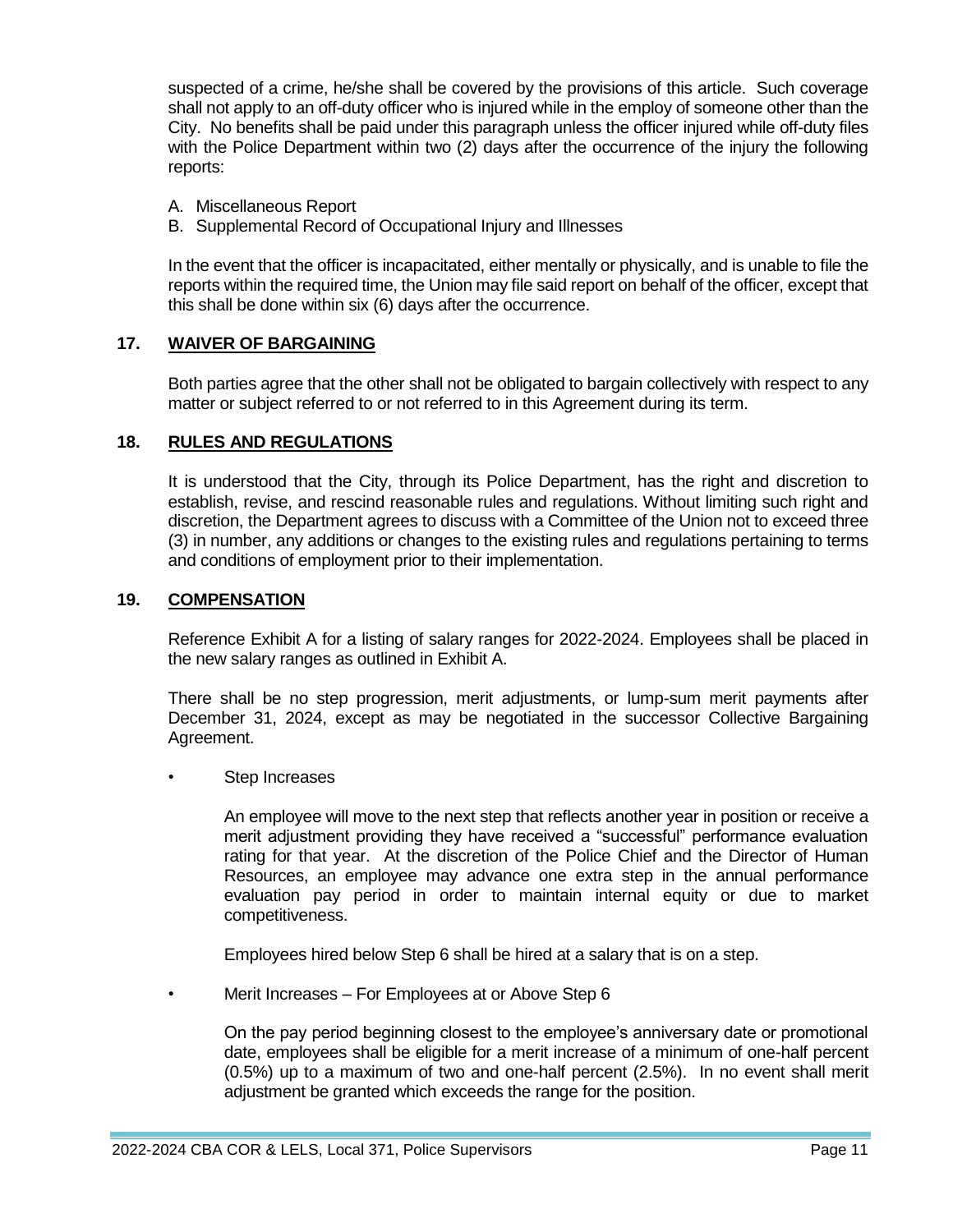• Lump Sum Merit Pay (top of range)

If an employee is at the maximum of their salary range, the employee is eligible for a payfor-performance increase of a minimum of one-half percent up to a maximum of two and one-half percent (0.5%-2.5%) paid as a lump sum amount rather than a recalculation of annual salary.

• Grievance of Step or Merit Increase

Step and merit increases shall not be subject to grievance procedures. If a dispute exists be-tween an employee and their supervisor regarding a step or merit increase, the dispute will be resolved by a review board consisting of the City Administrator, Director of Human Resources, and a member of this bargaining unit.

• Promotional Increase

All employees receiving a promotion to a new position in a higher grade level shall receive a wage adjustment in the range of six (6) to ten (10) percent. The employee must be placed on a step in the higher grade level or within the merit range, if applicable.

• Special Project Pay

Exempt positions are not eligible for overtime. However, there may be times when an exempt employee is assigned extraordinary and unique tasks as part of a special project requiring an excessive or unusual amount of work time to be scheduled over an extended period of time. In special project cases, the Department Head, with concurrence of the City Administrator or their designee, may authorize payment of additional compensation for exempt-level supervisors. The authorization for additional compensation must occur before the exempt employee performs the special project's extraordinary and unique tasks.

#### **20. DISCRIMINATION**

The City and the Union agree not to discriminate against any employee on any basis prohibited by law.

The City and the Union agree not to interfere with the right of employees to become or not to become members to the Union and there shall be no discrimination or coercion against any employee because of Union membership or non-membership.

## **21. BEREAVEMENT LEAVE**

Employees will be eligible for bereavement leave as stated in the City Organizational Policy, *Bereavement Leave*.

## **22. OTHER EMPLOYMENT**

No employee covered by this Agreement shall engage in any outside employment or business, which might hinder his/her impartial or objective performance of his/her duties. More than twenty (20) hours per week of outside employment shall be excessive unless the person is on vacation leave. Employees must obtain permission from the Chief or his/her designated representative before accepting and the set outside before employment.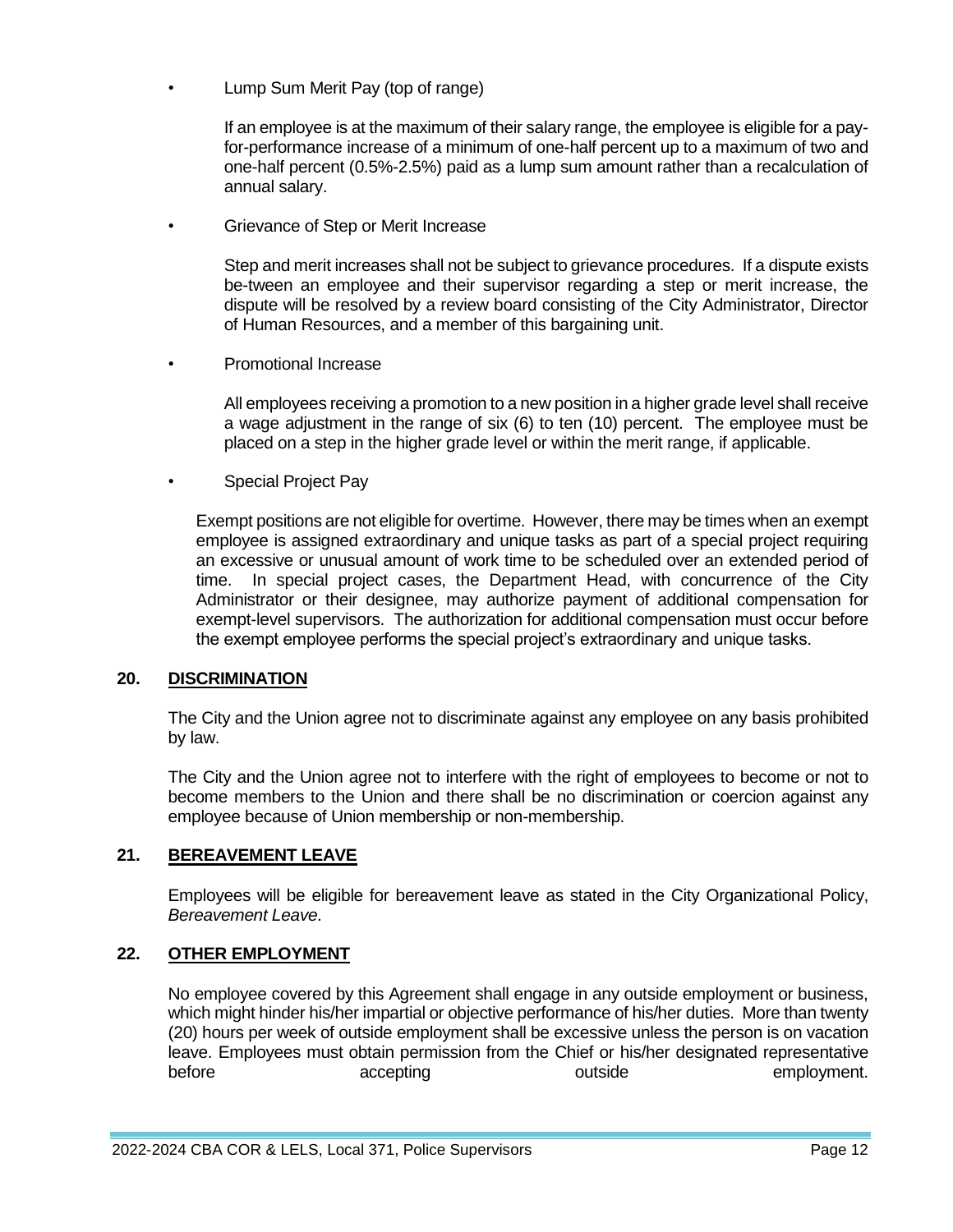## **23. TERM**

This Agreement shall be in effect from January 1, 2022 and shall remain in effect until December 31, 2024, and from year to year thereafter, unless either party shall notify the other in writing by May 1, 2024, that it desires to modify or terminate this Agreement.

#### **24. SAVINGS CLAUSE**

If any provision or portion of this Agreement be rendered or be declared illegal by reason of any existing or subsequent statute or ordinance or by a decision of a court, such invalidation shall both affect the remaining provision or portions of this Agreement.

## **25. CONFLICTING PROVISION**

The employer agrees not to enter into any agreement with employees, individually or collectively, or with any other organization which in any way conflicts with the provisions of this Agreement.

## **26. NO STRIKE**

The Union agrees for itself and its individual members, that during the term of this Agreement, none of its officers or members shall instigate, authorize, call, support, maintain, or take part in any strike, walk-out, work stoppage, curtailment, or slowdown or impeding of work.

The City may terminate the employment or otherwise discipline any employee who foments, instigates, incites, calls, supports, or participates in any act forbidden in the paragraph above.

The Union agrees that it shall use its best efforts to prevent any act(s) forbidden in the paragraph above on the part of any employee or group of employees, and that in the event that such act(s) take place by any employee or group of employees, the Union further agrees that it shall use its best efforts to cause an immediate cessation thereof.

## **27. UNIFORMS/CLOTHING**

- A. Exempt employees whose assignment requires that they wear a uniform while performing certain responsibilities of the position shall be provided uniforms which have been approved by the department and which are compatible with those worn by the officers of the department. The department will not provide, nor compensate employees, for the purchase of clothing that may be considered normal wearing apparel.
- B. Replacement of any equipment, accessories, clothing or repair including alterations, parts, and resoling of shoes will be done on an as needed basis by the City upon request and with approval of the Chief of Police or his/her designee.

## **28. LICENSE FEES**

The City shall pay the license fees required for each employee to maintain his/her State of Minnesota Peace Officer License.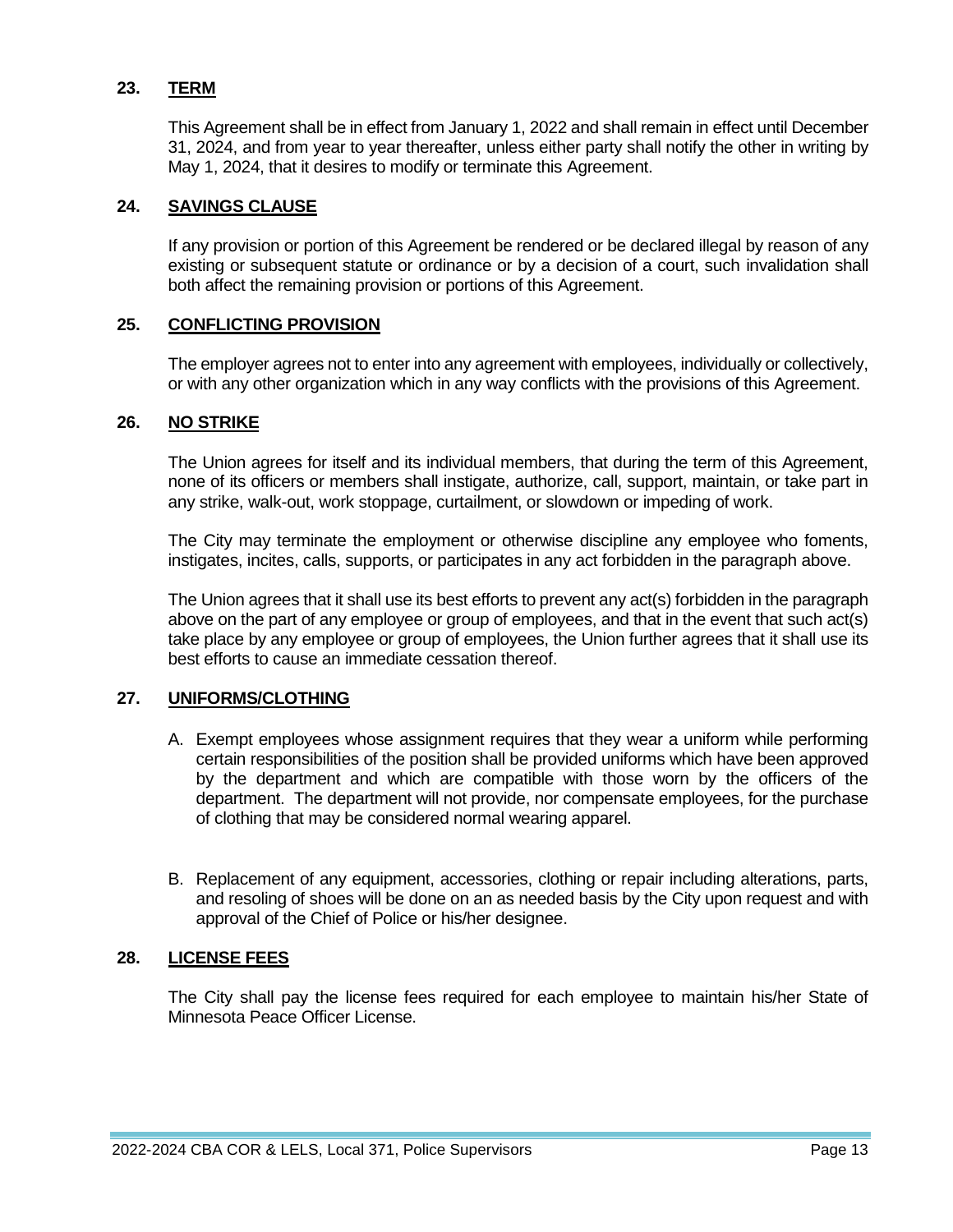## **SIGNATURE PAGE**

This Agreement is entered into between the City of Rochester, Minnesota<br>and the Rochester Police Department Supervisors' Union.

DATED AT ROCHESTER, MINNESOTA, THIS  $\mathbb{Z}^n$  DAY OF  $\_\_$  $2022$ 

The City of Rochester

Kim Norton, Mayor

(Deputy) Geistler, City Clerk

Kimberly Gierach

Law Enforcement Labor Services, Inc., Local 371

Sean McKnight, Business Agent

Craig Anderson, Local Union President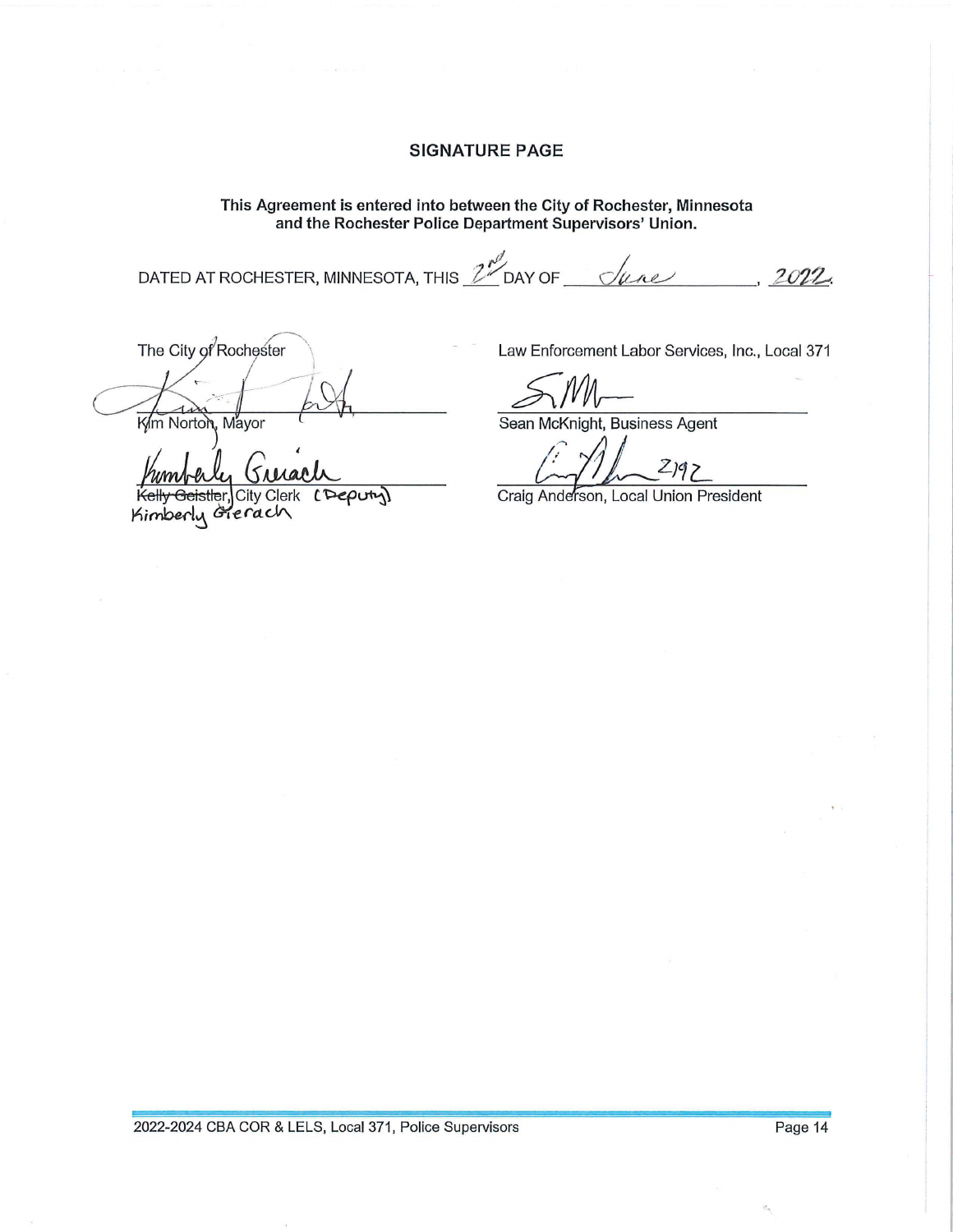## **APPENDIX A**

#### **Law Enforcement Labor Services, Inc. Local 371 Police Supervisors**

Implementation of Wage Grid 2022

Effective the first full pay period in January 2022, employees will be placed into the new pay schedule based on their 12/31/2021 annualized wage rate, plus the 2.75% general wage increase and any steps they would have been eligible for in the previous grid, plus \$3,770 which reflects the incorporation of the Immediate Return to Work differential into the base wage. Using this total amount, employees at or below Step 6 in the 2022 pay schedule above are placed on the step in the 2022 pay schedule most closely aligning with this wage rate. For employees whose total amount exceeds Step 6 of the 2022 pay schedule, employees are placed in the merit range.